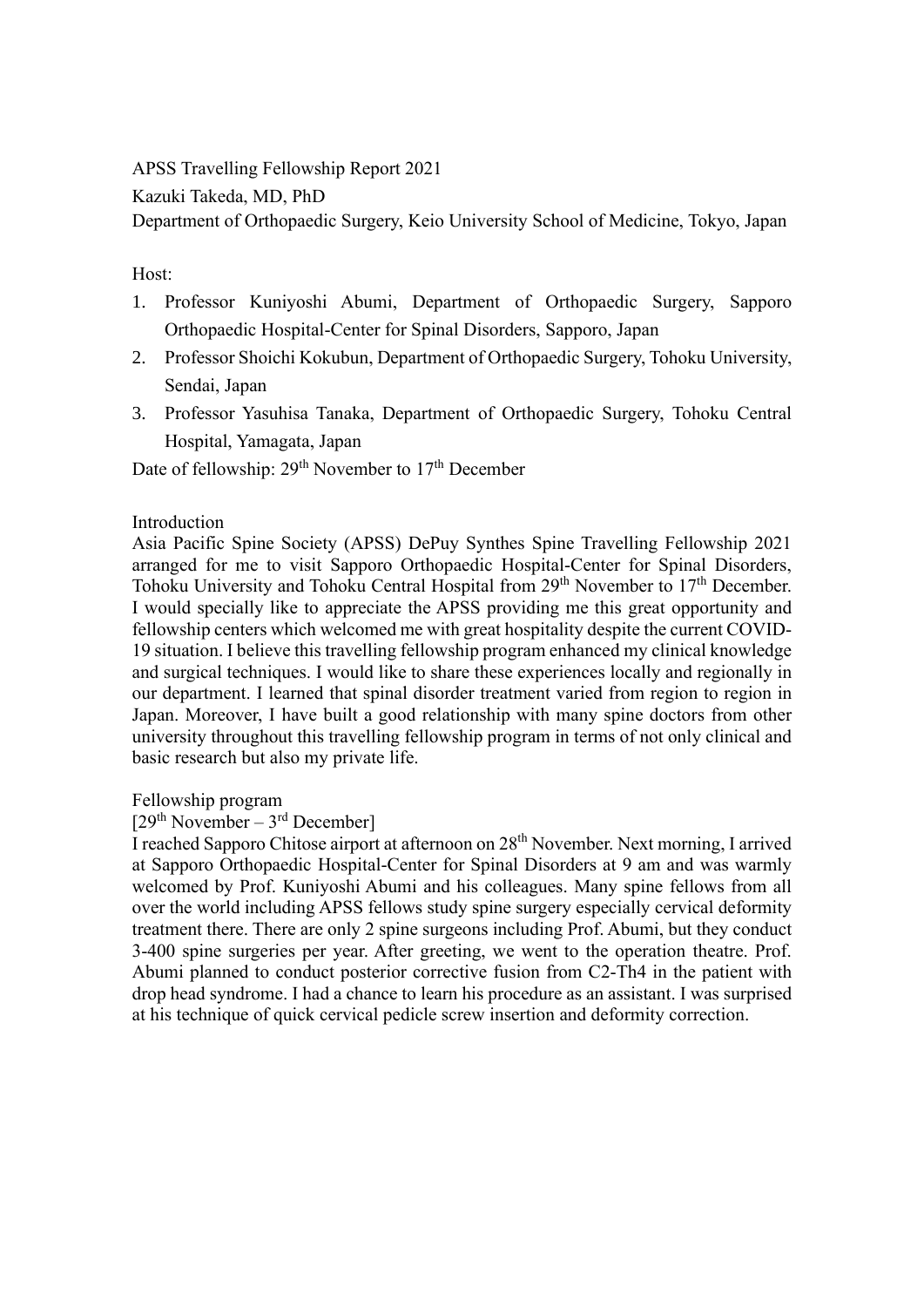

On 30<sup>th</sup> November, Prof. Abumi arranged for me to visit National Hospital Organization Hokkaido Medical Center. Dr. Manabu Ito who is one of the famous scoliosis surgeons worldwide works there. Dr. Ito is our research collaborator of genetic study for congenital scoliosis and adolescent idiopathic scoliosis, and I met him again after a long time because of COVID-19 pandemic. He conducted posterior corrective fusion (Th2-L2) in 20 yearold patient with neuromuscular scoliosis and I learned his theoretical concept for scoliosis correction as an assistant.



After surgery, I returned to Sapporo Orthopaedic Hospital-Center for Spinal Disorders and observed a posterior spinal fusion in the patient with PJK after posterior corrective fusion. In evening, Prof. Abumi invited me to dinner with his colleagues who are all spine surgeons from affiliated hospital of Hokkaido University.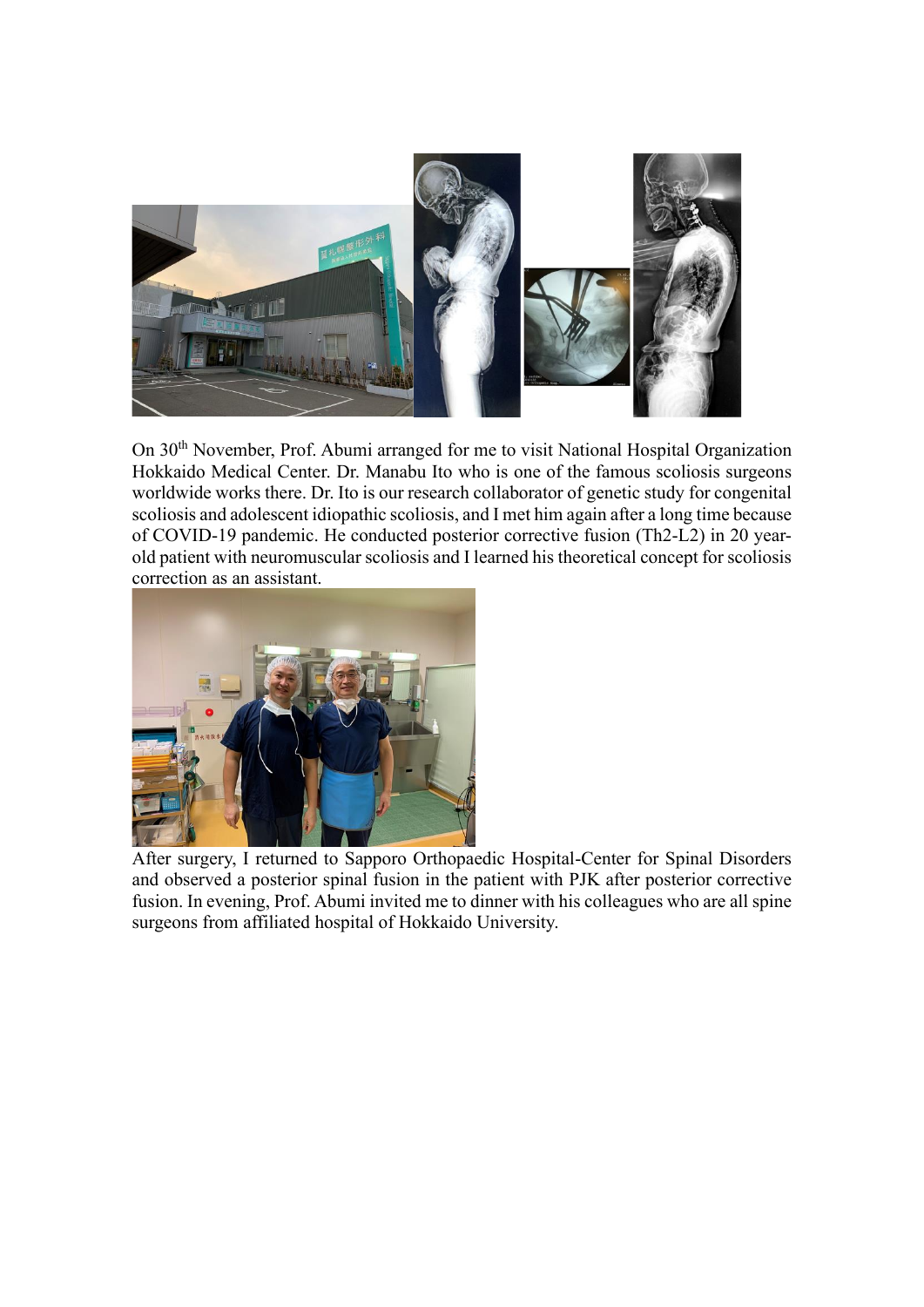

On 1<sup>st</sup> December, Prof. Abumi arranged for me to visit Hokkaido Spinal Cord Injury Center in Bibai city 1.5 hours (by car) away from Sapporo city. Almost all patients with spinal cord injury are transported to this hospital from whole of Hokkaido around the clock. Dr. Kota Suda welcomed me and I participated his cervical surgery as an assistant. I learned his technique of quick and safe cervical pedicle screw insertion. I also observed two microscopic surgeries at lumbar spine.



On 2nd December, I also visit National Hospital Organization Hokkaido Medical Center. In the morning, heavy snow fell in Sapporo city. I participated in posterior corrective fusion (Th4-L3) in AIS patient conducted by Dr. Hideki Sudo who is an associate professor of Hokkaido University. Dr. Sudo is also our research collaborator of genetic study for scoliosis. The posterior corrective fusion was conducted using an instrumentation developed by his team and achieved 3-dimentional correction.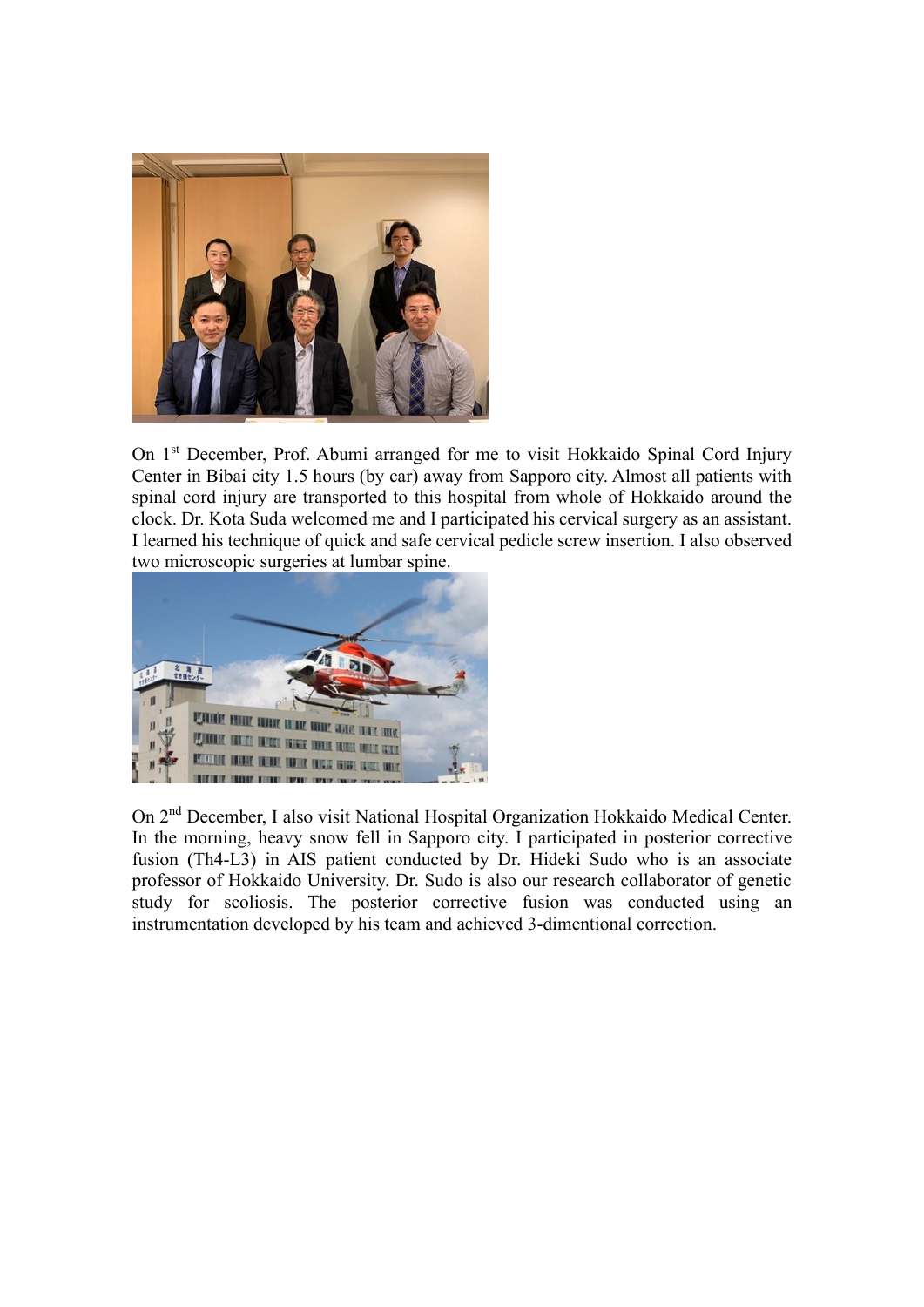

On 3rd December, Prof. Abumi arranged for me to visit Hokkaido Orthopedic Surgery Memorial Hospital to learn Minimally invasive spine surgery. Dr. Itaru Oda welcomed me and I participated TILF with CBT as an assistant. Dr. Oda invited me to dinner with his colleague after surgeries.

#### $[6<sup>th</sup> - 10<sup>th</sup>$  December]

I reached Sendai airport in early morning on 4<sup>th</sup> December. Dr. Chikashi Kawahara who is one of colleagues of Prof. Shoichi Kokubun invited me to dinner regardless of it being an off day. Moreover, Dr. Kenichiro Yahata who is also a colleague of Prof. Kokubun picked me up from my hotel to National Hospital Organization Sendai Nishitaga Hospital every day. I would specially like to thank them for their kindness. National Hospital Organization Sendai Nishitaga Hospital used to be a tuberculosis sanatorium which is a little far away from Sendai city, and is currently one of the high volume spine centers in Tohoku University (Approximately 600 spine surgeries per year). On 6<sup>th</sup> December, I was warmly welcomed by Prof. Kokubun and his colleagues and talked with him for about 30 minutes. After that, Dr. Yahata took me to the operation theatre and I participated cervical laminoplasty conducted by Dr. Kawahara and Dr. Yahata as an assistant. I was surprised at their operating table developed by Prof. Kokubun. Their cervical laminoplasty procedure was spinous process splitting double-door laminoplasty developed by Dr. Kurokawa, while our procedure was expansive open door laminoplasty developed by Dr. Hirbayashi. We deeply discussed the differences between two procedures and their history.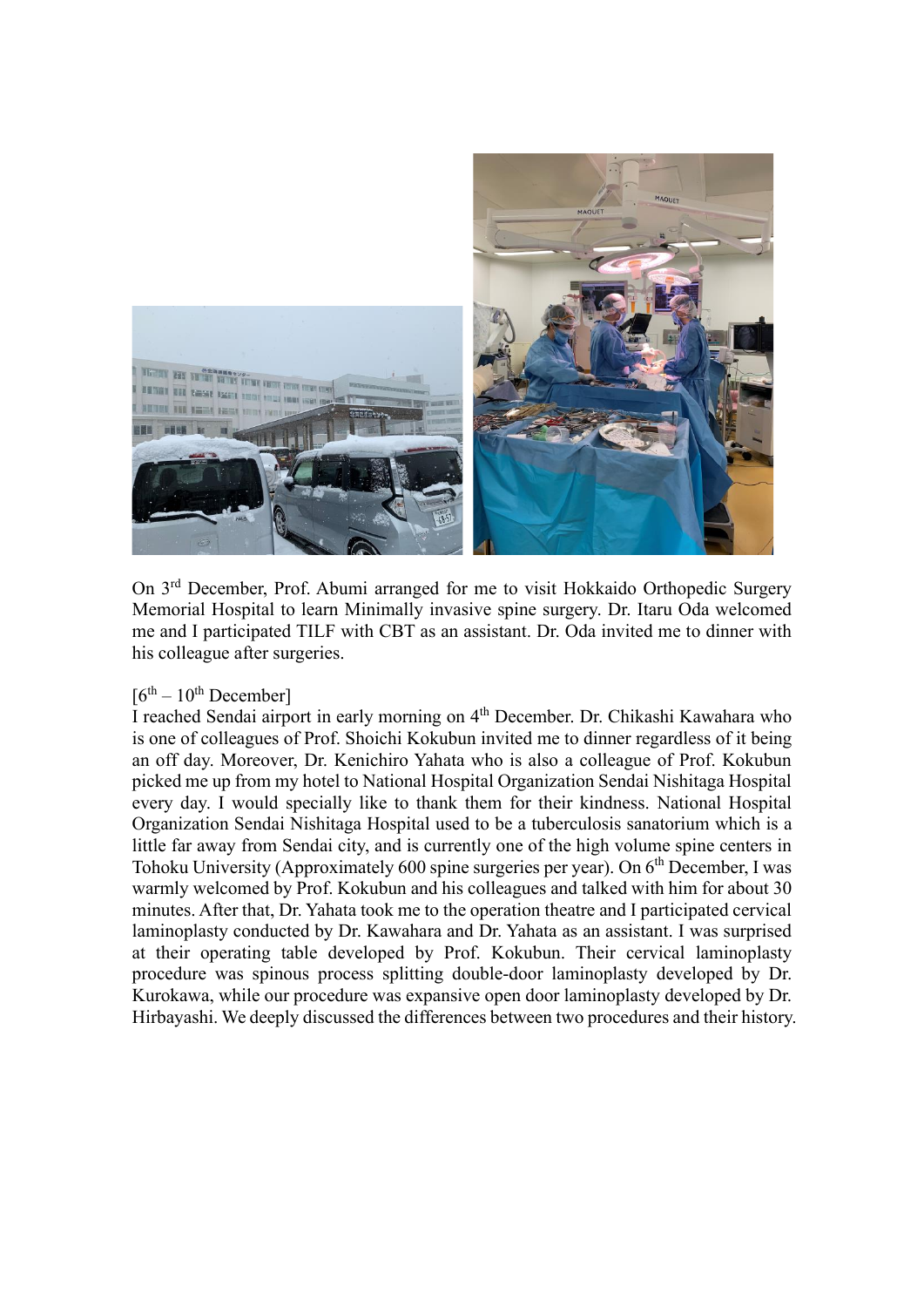

On 7<sup>th</sup> December, I participated microendoscopic laminectomy (MEL) and lumbar foraminotomy (MELF) conducted by Dr. Seiji Yamaya. Dr. Yamaya is a famous endoscopic surgeon in Japan. Dr. Yamata taught me many tips of microendoscopic surgery because we only conduct microendoscopic discectomy (MED) in our hospital.



On 8<sup>th</sup> December, I participated in posterior corrective fusion (Th2-L2) with CT based navigation in AIS patient conducted by Dr. Yahata and Dr. Morozumi as an assistant.

On 9th December, Prof. Kokubun and Prof. Toshimi Aizawa from Tohoku University arranged for me to visit Tohoku University Hospital. Dr. Ko Hashimoto picked me up in front of the hospital and took me to the operation theatre at 9 am. After I met Prof. Aizawa, I participated posterior corrective fusion (Th10-iliac) in the patient with adult spinal deformity as an assistant. They conducted surgery safely using O-arm navigation system. Prof. Aizawa and Dr. Hashimoto invited me to dinner with his colleagues after surgeries.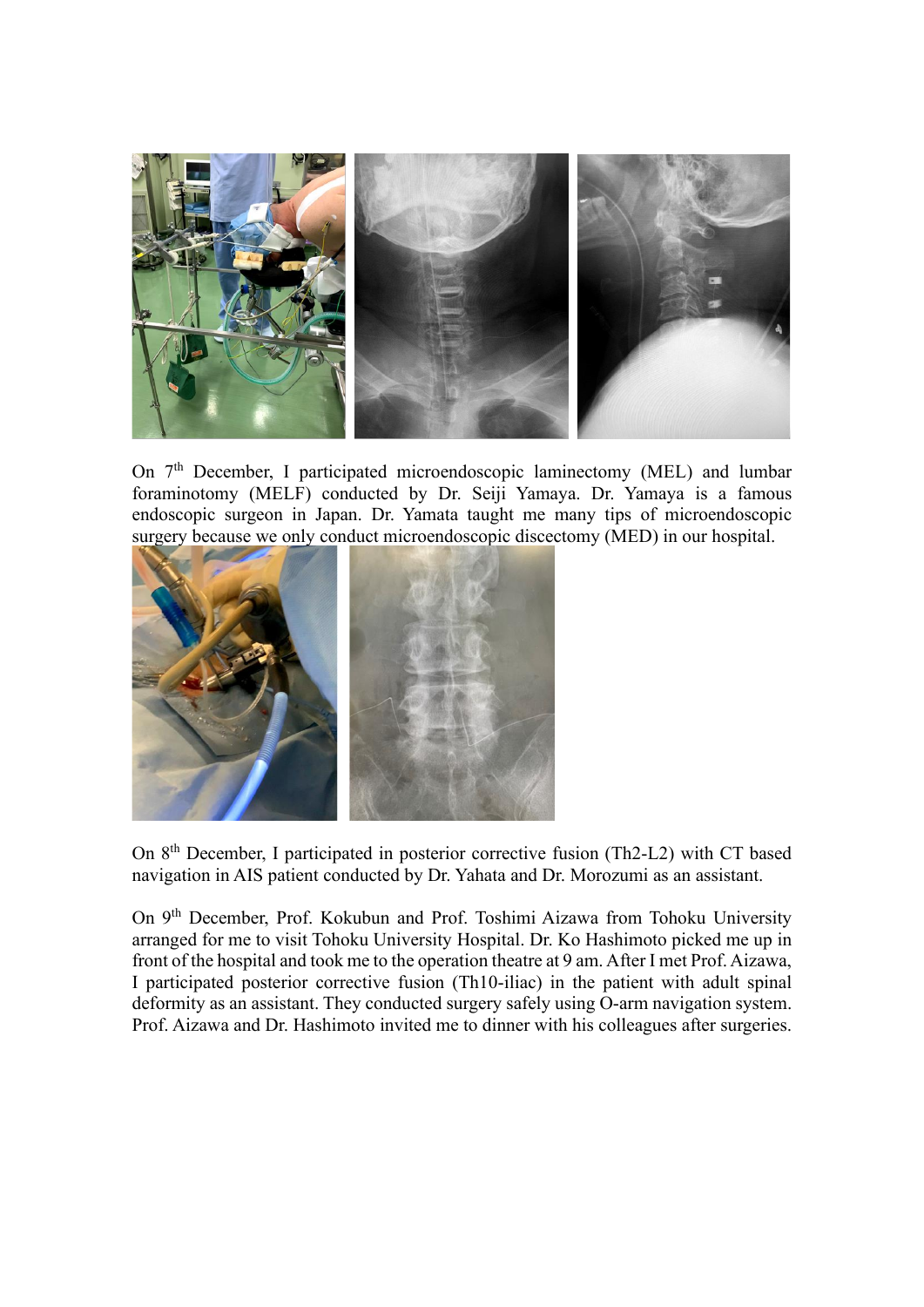

On 10<sup>th</sup> December, I observed Prof. Kokubun's outpatient clinic all day. I learned his clinical examination and diagnostic technique. I also learned usefulness of K-point injection developed by Prof. Kokubun for the patients with nonspecific neck pain. I did not know a concept of myogelosis and Prof. Kokubun taught me how to exam and diagnose with myogelosis. After outpatient clinic, he gave me a certification as follows. Moreover, I had a presentation to them about our genetic research for scoliosis for 30 min.



 $[14<sup>th</sup> - 17<sup>th</sup>$  December]

It took about one hour by bus from Sendai to Yamagata. Tohoku Central Hospital is located in Yamagata city, and also one of the high volume spine centers in Tohoku University (Approximately 700 spine surgeries per year). On 14<sup>th</sup> December, I arrived at Tohoku Central Hospital at 7:30 am and Dr. Kusakabe who is a spine fellow took me to the conference room. I was welcomed by Prof. Tanaka and his colleagues. 7 spine surgeons including Prof. Tanaka and one spine fellow work at the hospital. I participated a spine conference. They had the presentations of all cases who underwent surgeries within the previous one week. They also decided the surgical procedures of all cases (15) cases per week) the following week. After the conference, they took me to the operation theatre and I participated single level PLIF at L4-5 and fenestration at L4-5 as an assistant.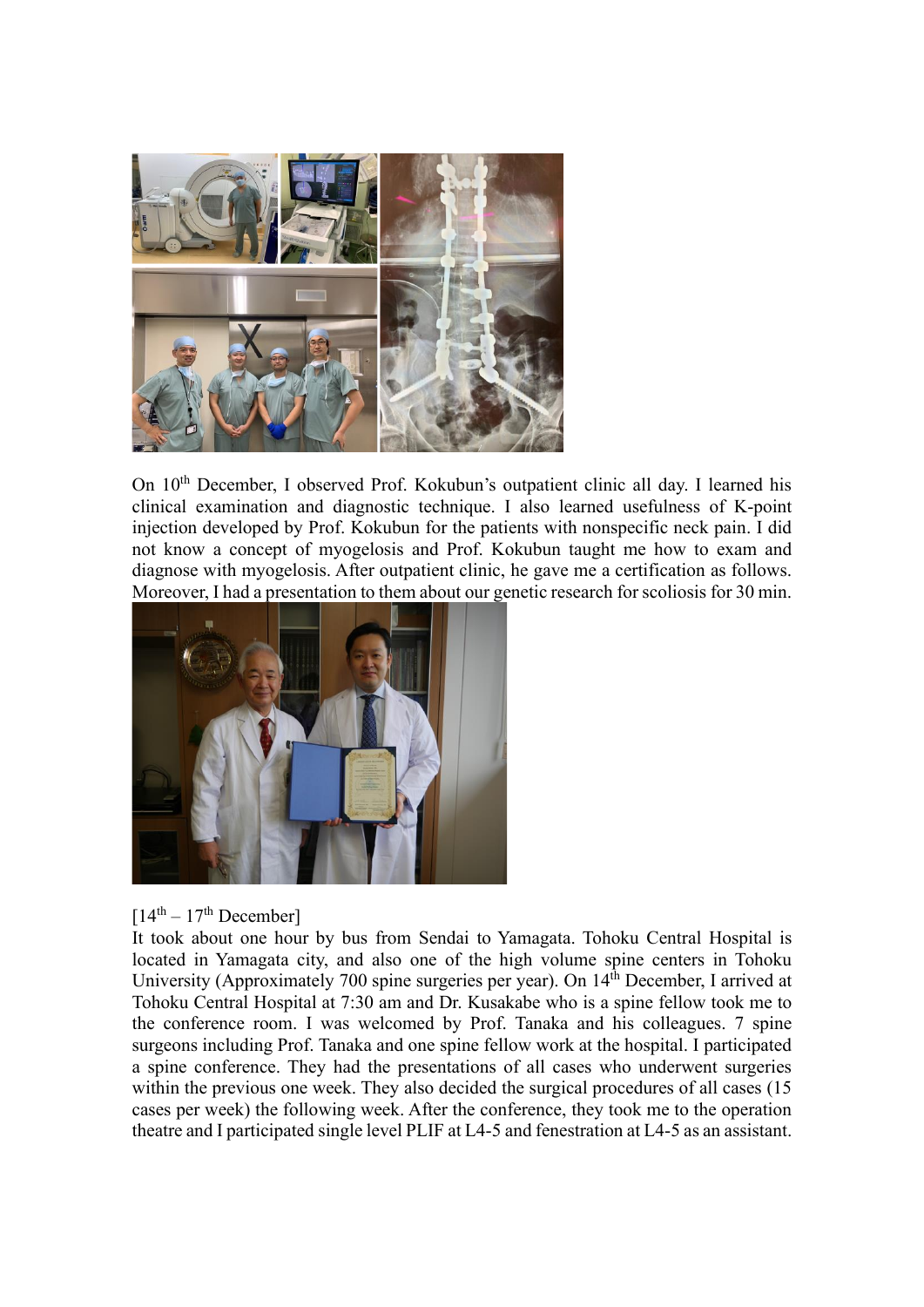

On 15<sup>th</sup> December, Prof. Tanaka had a morning round where I had an opportunity to see the clinical results of the patients who underwent spine surgery. He taught me how to diagnose with C4 and C8 radiculopathy caused by cervical disc hernia or foraminal stenosis.

From  $15<sup>th</sup>$  to  $17<sup>th</sup>$  Dececmber, I had a lot of opportunities to participate spine surgeries including XLIF, fenestration, Kurokawa's spinous process splitting double-door laminoplasty and cervical foraminotomy as an assistant. I would like to thank them for their kindness. Moreover, Prof. Tanaka and his colleagues invited me to Yamagata dinner. On 17th December, Prof. Tanaka gave me a certification as follows.